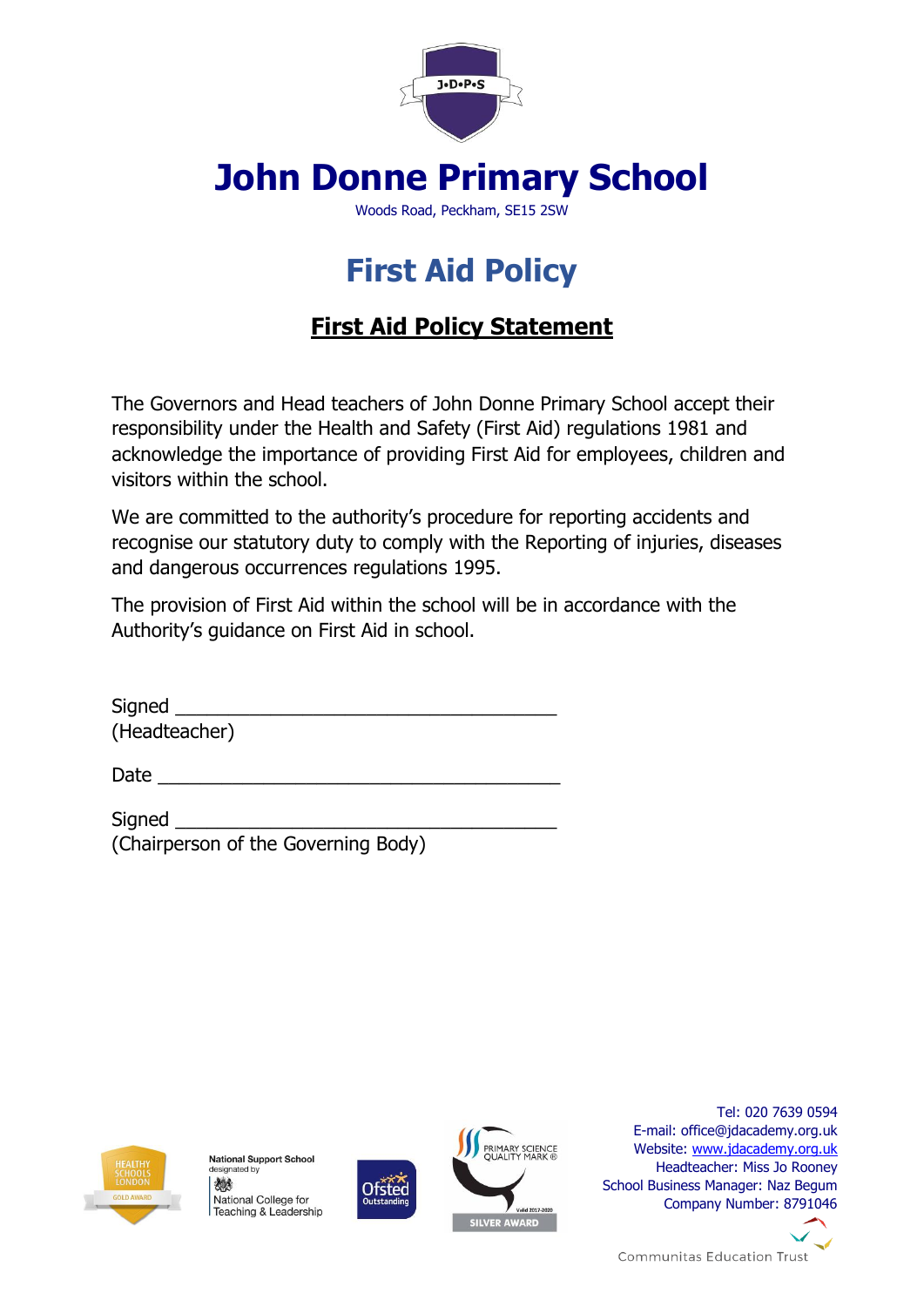## **Statement of First Aid organisation**

The school's arrangements for carrying out the policy include nine key principles.

- Places a duty on the Governing body to approve, implement and review the policy.
- Place individual duties on all employees.
- To report, record and where appropriate investigate all accidents.
- Records all occasions when first aid is administered to employees, pupils and visitors.
- Provide equipment and materials to carry out first aid treatment.
- Make arrangements to provide training to employees, maintain a record of that training and review annually.
- Establish a procedure for managing accidents in school which require First Aid treatment.
- Provide information to employees on the arrangements for First Aid.
- Undertake a risk assessment of the first aid requirements of the school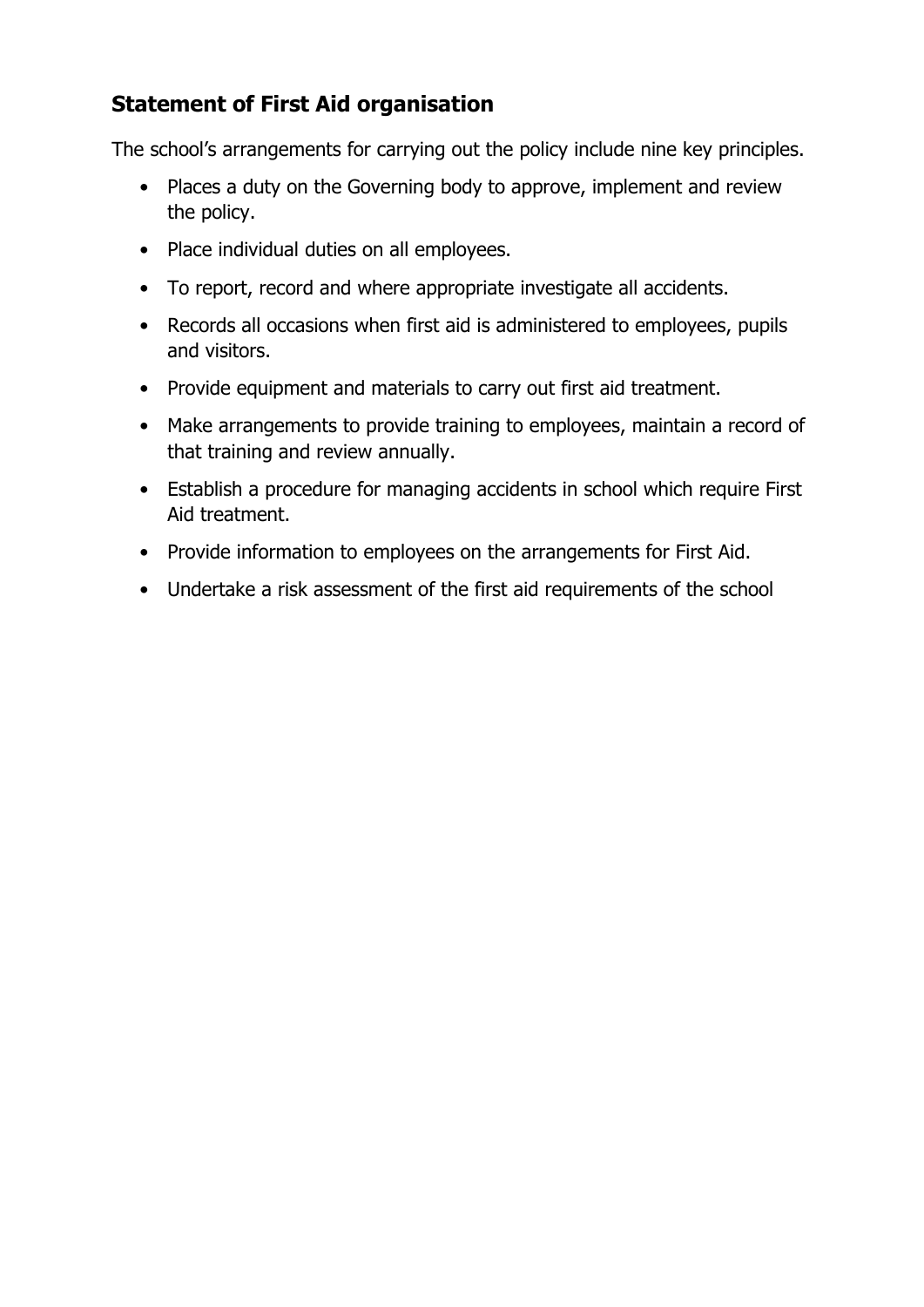## **Arrangement for First Aid**

## **Materials, equipment and facilities**

The school will provide materials, equipment and facilities as set out in DfE 'Guidance on 'First Aid for schools'.

The Appointed Person: Currently the Appointed person is Amanda Riminucci. She will regularly check that materials and equipment are available. She will ensure that new materials are ordered when supplies are running low.

Each class in Nursery and Reception, have their own First Aid Box. These need to be stored where they are visible and easy to access. The school has wall mounted First Aid stations installed on each level of the main building, in the Sunshine room and on the main Playground. It is the appointed person's responsibility to ensure that these are regularly checked and that the stations are fully stocked.

Each class have their own trip first aid bum-bag. It is the responsibility of the adults of that class to notify the appointed person if stocks in the trip bag are running low.

Responsibility to regularly check First Aid Boxes located in the classrooms lies with staff working in the classes. If First Aid boxes need replenishing the Appointed Person should be immediately notified and extra supplies should be requested.

#### Science Room:

There is a fully stocked First Aid Box in the science room. This is specifically stocked for purpose, to meet the needs of first aid during science lessons. The First Aid Box in the science room is regularly checked by the Appointed Person. There is also a wall mounted first aid station installed in the science room to be used for all purposes.

#### Playground:

Wall mounted First Aid station can be found on the playground. It is every supervising adult's responsibility to provide FA in case of a minor accident. Should an adult not have FA training, they then can request help/ second opinion from a qualified Firs Aider.

In case of a major accident or a head injury a qualified First Aider should be asked to assist in giving First Aid.

## **Cuts**

The nearest adult deals with small cuts. All open cuts should be covered after they have been treated with a cleansing wipe.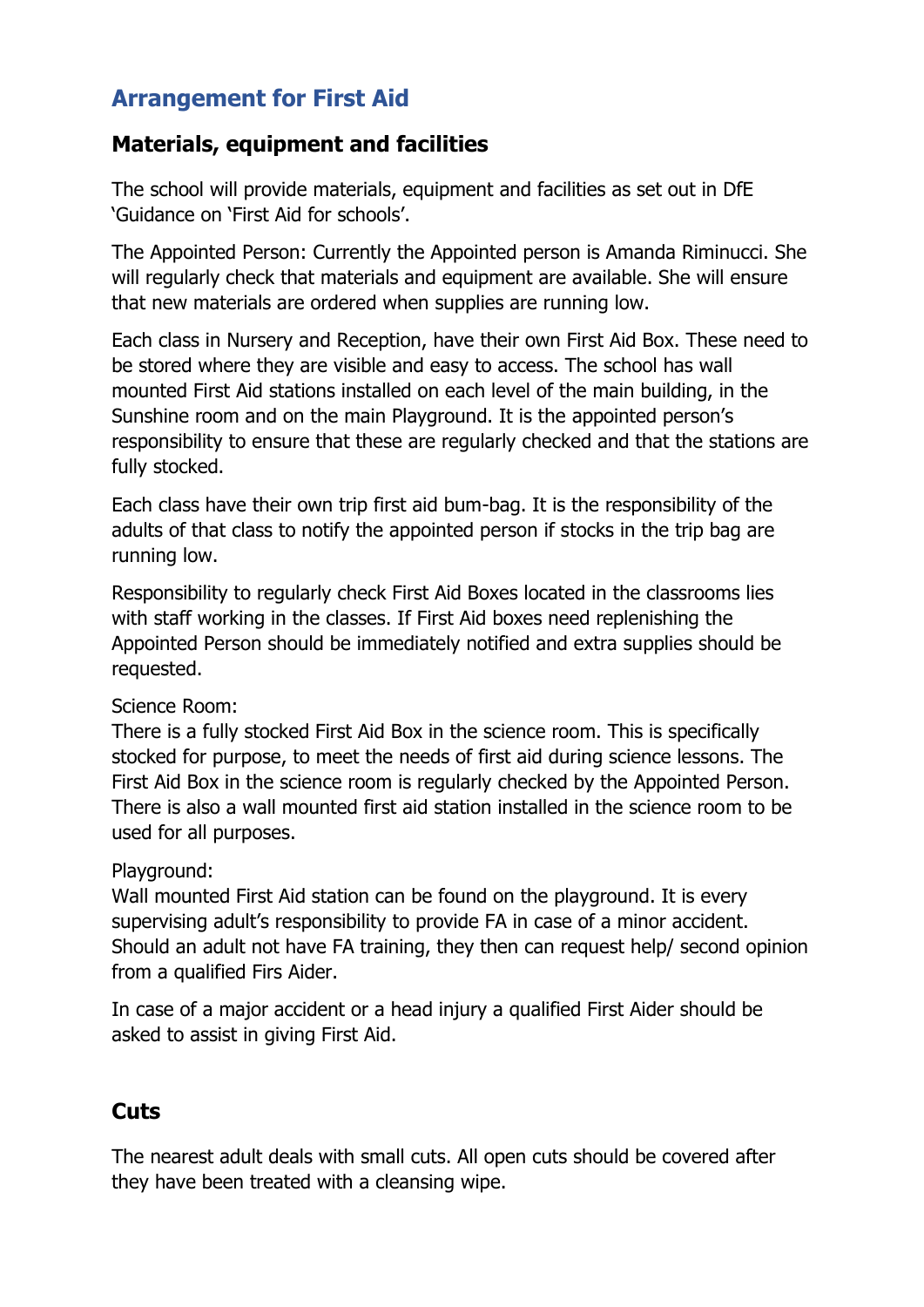Any adult can treat more severe cuts, but a fully trained first aider must attend the patient to give advice. Minor cuts should be recorded in the accident file. Severe cuts should be recorded in the accident file and a major accident form should be given to the parents/carers. A copy of this form should be given to the office to be kept on file.

ANYONE TREATING AN OPEN CUT SHOULD USE RUBBER GLOVES.

## **Head injuries**

Any bump to the head, no matter how minor is treated as serious. All bumped heads should be treated with an ice pack. Parents and Guardians must be informed by Telephone. The adults in the child's class room should be informed and keep a close eye on the child. All bumped head accidents should be recorded in the accident file. Children with a bumped had should be given a head injury letter and an 'I bumped my head' wrist band' to take home.

## **First Aid and Medicine files**

These files are kept in each classroom, in the playground and in the office. The contents of these files are collected at the end of the academic year, by the appointed person, and kept together for a period of 3 years as required by law.

For Major accidents/ incidents a further form must be completed within 24 hours of the accident/ incident. (Any accident that results in the individual being taken to hospital is considered a Major accident/ incident.). These forms are obtainable from the office and once completed a copy of it must be kept on file. They also need to be signed by the Headteacher.

## **Administering medicine in school:**

At the beginning of each academic year, any medical conditions are shared with staff and a list of these children and their conditions is kept in the Teachers' files/ Inclusion folder/ First Aid-Medicine Record files and on file in the office.

Children with Medical conditions have to have a care plan provided by the school nurse, signed by parents/ guardians. These need to be checked and reviewed regularly. Medications kept in the school for children with medical needs, are stored on the first floor, in a white cabinet, clearly marked with the green cross, right next to the photocopier ( in the ICT suit). Each child's medication is in a clearly labelled container with their care plan.

## **All medicines in school are administered following the agreement of a care plan.**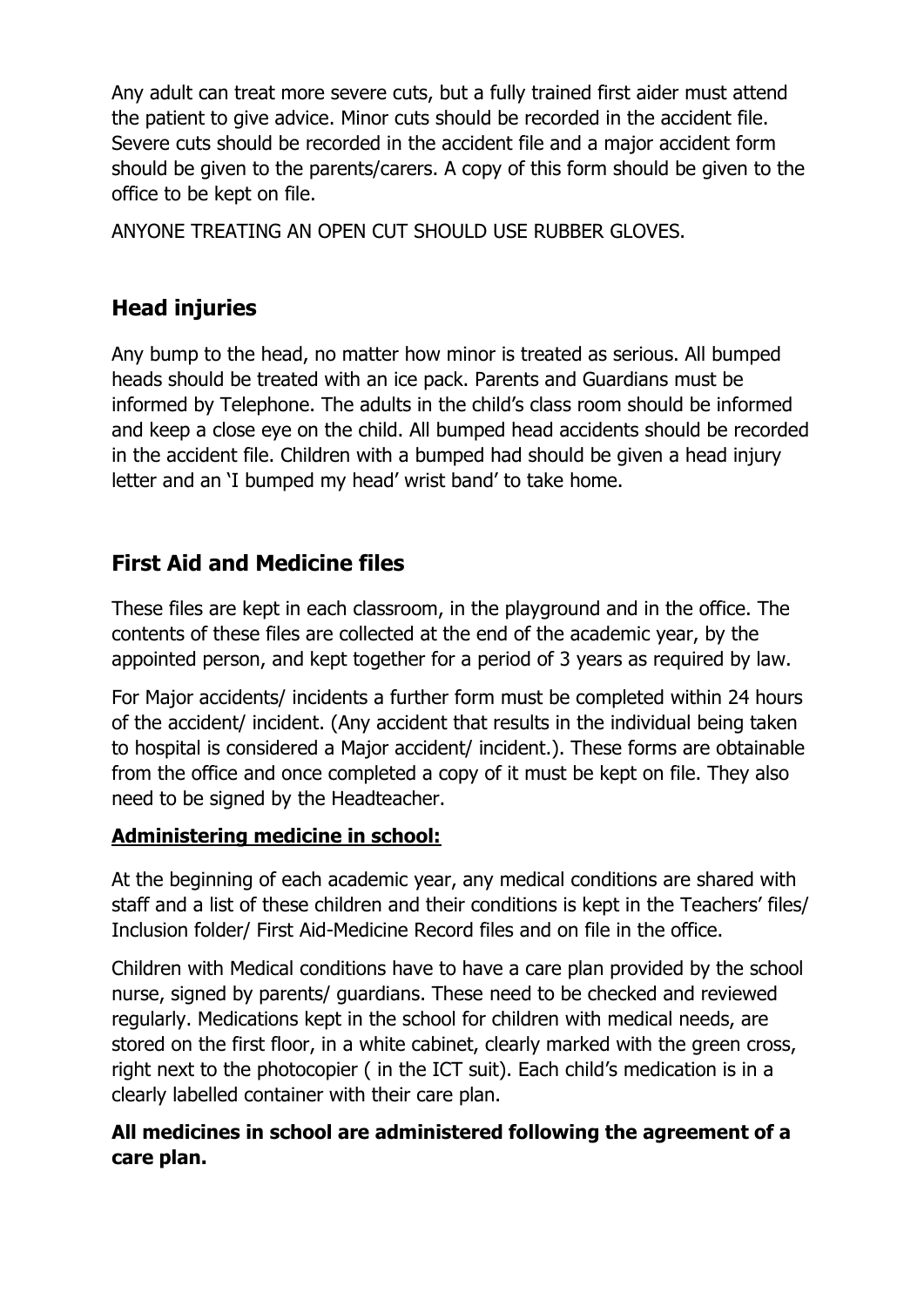## **Asthma**

Children with Asthma do not require a care plan. In order for children's Asthma pumps to be kept in school an 'Asthma Pump Card' form must be filled out. The 'Asthma Pump Card' is obtainable from the office. Parents need to be directed to the office to fill out the card. The office then will pass the Asthma Pump Card on to the person responsible for Medicine at school, currently Ms Riminucci, who will allocate a Red Asthma Pump bum-bag to the child and will inform class room staff about the child's needs regarding the asthma pump and its usage. It is the parents/carers responsibility to provide the school with up-to date Asthma Pumps for their children. Adults in the classroom are to check the expiry date on the pumps regularly and inform parents, should the pumps expire or run out. Asthma pumps should be carried by the person who it has been prescribed for, and clearly labelled with the child's name. Asthma sufferers should not share inhalers. Children are provided with RED bum-bags to carry their Asthma pumps in when not in the class-room.

Only **Blue** (reliever) Asthma Pumps should be kept in schools.

## Generic emergency salbutamol asthma inhalers:

In accordance with Human Medicines Regulations, amendment No2, 2014, the school is in possession of 'generic asthma inhalers', to use in an emergency.

These inhalers can be used for pupils who are on the school's Asthma register. The inhalers can be used if pupils' prescribed inhaler is not available (for example, if it is broken or empty). The emergency inhalers are stored in the First Aid cabinet in the ICT suit, in Miss Mcdonald's room, in Miss Riminucci's room, in Green 3 classroom, in the First Aid box in Mr Gardner office and in Red Reception. The inhalers are clearly labelled.

Nursery: The emergency inhaler asthma bag contains

- One salbutamol inhaler (clearly labelled), inside its original packaging with instructions on how to use and clean the inhaler.
- One plastic spacer to be used with younger children (Nursery, Reception)

First Aid cabinet (ICT suit): The emergency inhaler asthma bag contains

- Two salbutamol inhalers (clearly labelled), inside their original packaging, with instruction on how to use and clean the inhaler.
- List of names of children with Asthma card

In case of an emergency an adult needs to be sent to get the asthma pump while a First Aider remains with the child. Once the pump has been administered, (older children can administer it for themselves under supervision) the First Aider needs to record the time and dose of salbutamol (how many puffs have been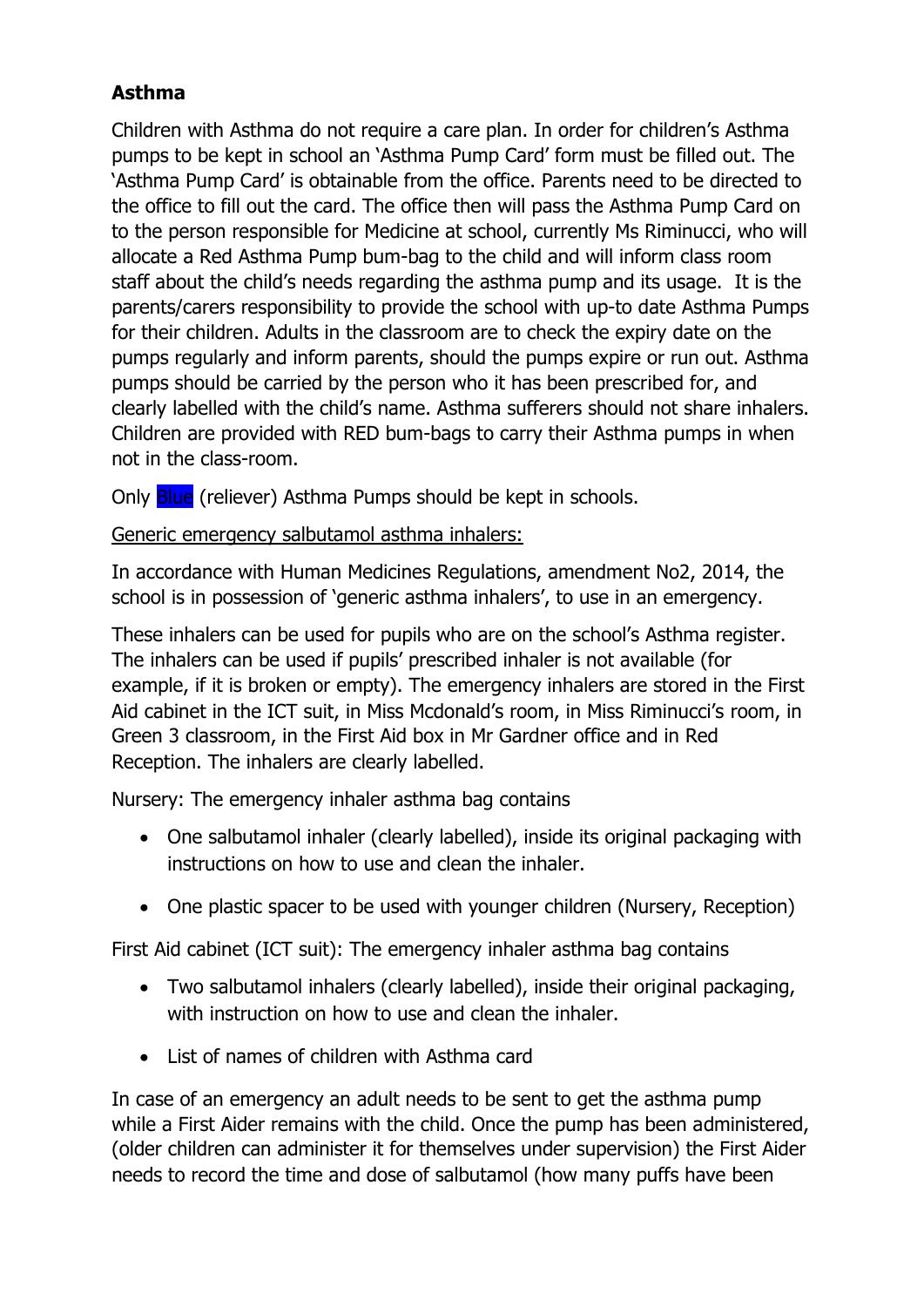administered). This needs to be recorded on administering medicine form. (Kept in the First Aid folders in each classroom.)

For further information on administering medicine see next section, also see Pupils with Medical conditions in School policy.

Adults may also use the inhalers in an emergency and should follow the above instructions on recording the use of the inhalers.

When the emergency inhalers have been used, please notify the persons responsible for First Aid and Medicine, currently Miss Riminucci.

#### **Other Medicines**

Short term prescriptions; Medications such as the short term use of antibiotics or painkillers can be administered only if the parent /guardian fill out the 'Parental consent form for administering medicine' form. Parents can obtain the form from the office on the first day of requesting the medicine to be administered at school. The office is to pass the forms and medication to the person responsible for Medicine at school, currently Ms McDonald, who will inform adults in the named child's class room regarding the administration of the medicine in question. The copy of the Administering Medicine at Schools Form must be kept in the Accident file, also one copy needs to be kept with the with the medication. Medication may be administered in school if it is required to be taken four (4) times a day. Classroom staff should encourage parents to administer all other medicine at home. All medication administered at school must be prescription medicine, prescribed by a doctor and obtained from the pharmacy, clearly labelled with the child's name and address.

Medications that need to be kept in the fridge can be stored in the HT's office or DH's office.

## **Calling the Emergency services.**

In case of a major accident, it is the decision of the fully trained first aider if the emergency services are to be called. Staff are expected to support and assist the trained first aider in their decision.

The Headteacher or Deputy Headteacher should be informed if such a decision has been made even if the accident happened on a school trip or on school journey.

If the casualty is a child, their parents/ guardians should be contacted immediately and given all the information required. If the casualty is an adult, their next of kin should be called immediately. All contact numbers for children and staff are available from the school office.

## **Headlice**

Staff do not touch children and examine them for headlice. If we suspect a child or children have headlice we will have to inform parents/carers. A standard letter